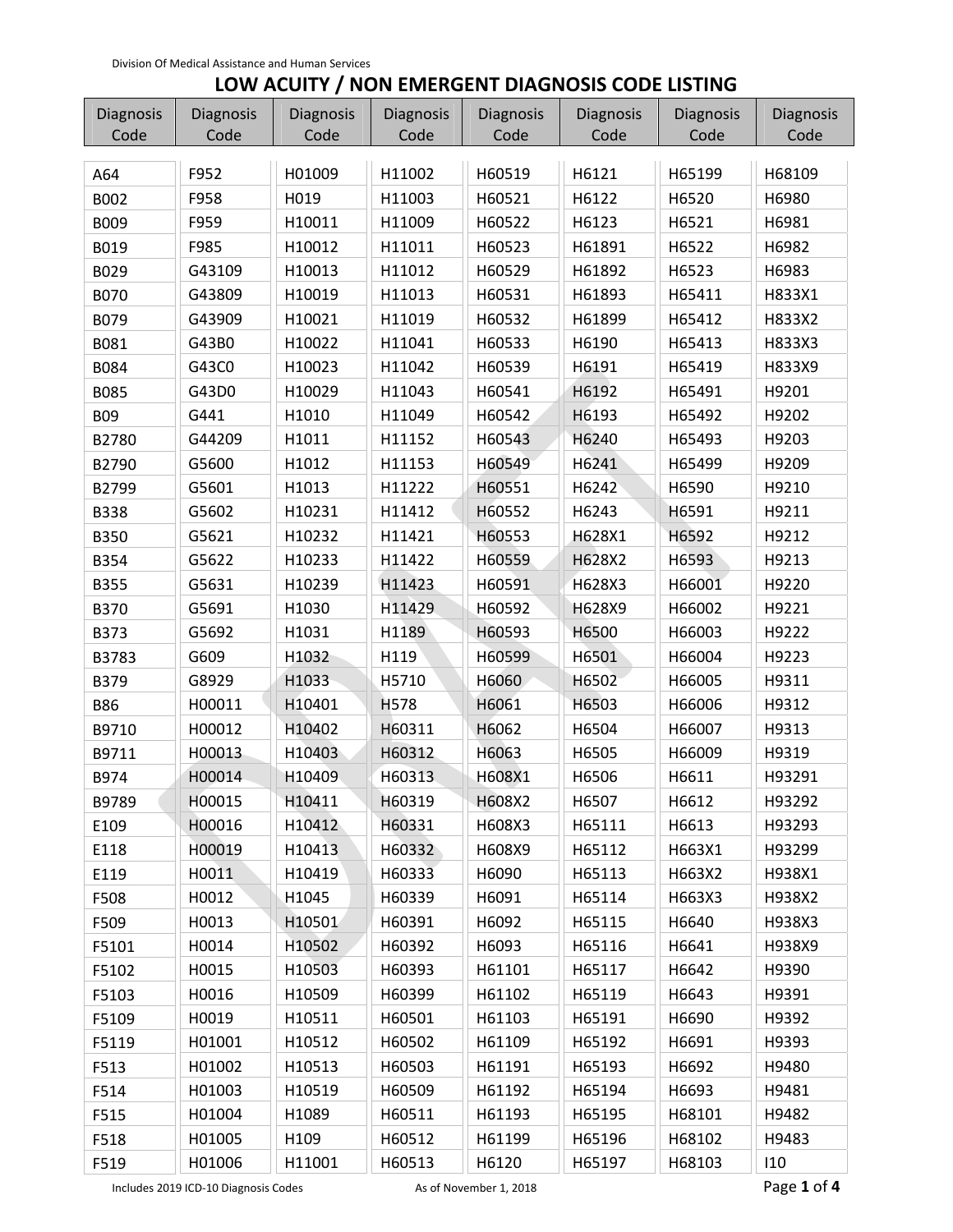## **LOW ACUITY / NON EMERGENT DIAGNOSIS CODE LISTING**

| Diagnosis   | <b>Diagnosis</b> | <b>Diagnosis</b> | Diagnosis | Diagnosis | Diagnosis | Diagnosis | Diagnosis |
|-------------|------------------|------------------|-----------|-----------|-----------|-----------|-----------|
| Code        | Code             | Code             | Code      | Code      | Code      | Code      | Code      |
| 1129        | K1370            | L233             | L559      | L731      | M25561    | M7041     | M792      |
| J00         | K1379            | L234             | L562      | L732      | M25562    | M7051     | M79601    |
| J0380       | K4090            | L235             | L563      | L738      | M25569    | M7052     | M79602    |
| J0381       | K429             | L236             | L569      | L739      | M25571    | M7061     | M79603    |
| J0390       | K5090            | L237             | L578      | L740      | M25572    | M7062     | M79604    |
| J0391       | K5190            | L2381            | L600      | L741      | M25579    | M7071     | M79605    |
| J040        | K522             | L2389            | L601      | L742      | M2660     | M722      | M79606    |
| <b>J300</b> | K5289            | L239             | L602      | L743      | M2669     | M75102    | M79609    |
| J301        | K529             | L240             | L603      | L744      | M2679     | M7521     | M79621    |
| J302        | K5732            | L241             | L604      | L74510    | M5117     | M7522     | M79622    |
| J305        | K5792            | L242             | L605      | L74511    | M533      | M7531     | M79631    |
| J3081       | K580             | L243             | L608      | L74512    | M5410     | M7541     | M79632    |
| J3089       | K589             | L244             | L609      | L74513    | M5416     | M7542     | M79641    |
| J309        | K591             | L245             | L62       | L74519    | M5417     | M7551     | M79642    |
| J310        | K598             | L246             | L630      | L7452     | M542      | M7552     | M79643    |
| J320        | K599             | L247             | L631      | L748      | M5430     | M7581     | M79644    |
| J321        | K601             | L2481            | L632      | L749      | M5431     | M7582     | M79645    |
| J322        | K602             | L2489            | L638      | L750      | M5432     | M7591     | M79646    |
| J323        | K640             | L249             | L639      | L751      | M5440     | M7631     | M79651    |
| J324        | K641             | L250             | L640      | L752      | M5441     | M7632     | M79652    |
| J328        | K642             | L251             | L648      | L758      | M5442     | M7651     | M79661    |
| J329        | K643             | L252             | L649      | L759      | M546      | M7652     | M79662    |
| J340        | K644             | L253             | L651      | L84       | M5489     | M7660     | M79669    |
| J341        | K649             | L254             | L652      | L853      | M549      | M7661     | M79671    |
| J3489       | K8020            | L255             | L658      | L983      | M6088     | M7662     | M79672    |
| J349        | L0292            | L258             | L659      | M109      | M609      | M7671     | M79673    |
| J40         | L0293            | L259             | L660      | M2390     | M6248     | M76891    | M79674    |
| J410        | L0591            | L <sub>270</sub> | L662      | M2391     | M62830    | M76892    | M79675    |
| J411        | L0592            | L271             | L663      | M2392     | M62831    | M76899    | M797      |
| J418        | L089             | L272             | L668      | M25461    | M62838    | M769      | M7989     |
| J42         | L2081            | L279             | L669      | M25462    | M65812    | M7710     | M940      |
| K009        | L2082            | L299             | L700      | M25469    | M65832    | M7711     | N3010     |
| K010        | L2084            | L300             | L701      | M2550     | M65841    | M7712     | N3080     |
| K011        | L2089            | L301             | L703      | M25511    | M65842    | M7731     | N3090     |
| K044        | L209             | L302             | L705      | M25512    | M65862    | M7732     | N341      |
| K0510       | L210             | L308             | L708      | M25519    | M6588     | M7742     | N342      |
| K1120       | L218             | L309             | L709      | M25521    | M67351    | M7750     | N368      |
| K1121       | L219             | L42              | L720      | M25522    | M67352    | M7751     | N390      |
| K120        | L22              | L500             | L723      | M25529    | M67361    | M7752     | N393      |
| K131        | L230             | L509             | L728      | M25531    | M67362    | M778      | N3941     |
| K134        | L231             | L550             | L729      | M25532    | M7021     | M779      | N3942     |
| K136        | L232             | L551             | L730      | M25539    | M7022     | M791      | N3944     |

Includes 2019 ICD-10 Diagnosis Codes **As of November 1, 2018 Page 2 of 4 Page 2 of 4**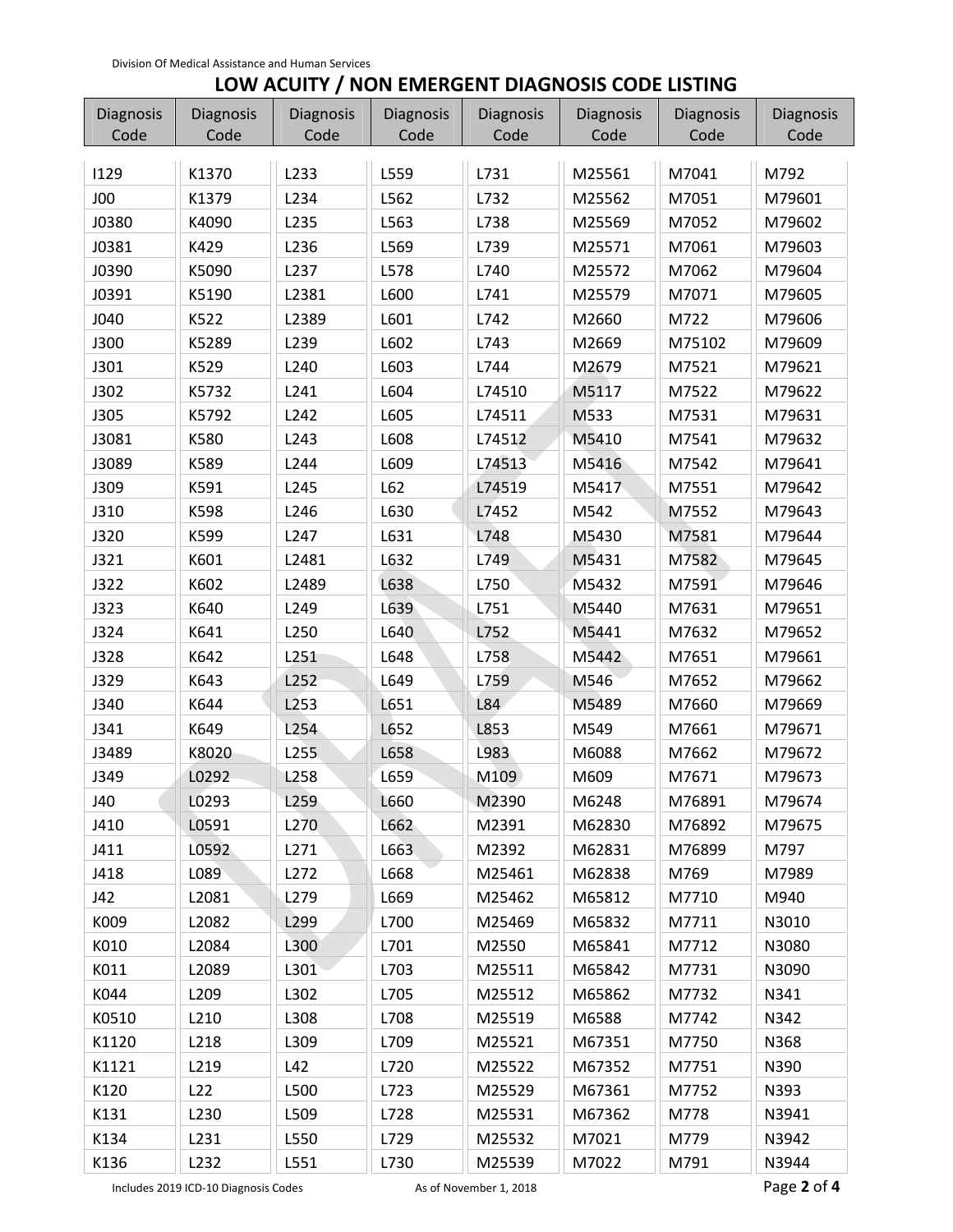## **LOW ACUITY / NON EMERGENT DIAGNOSIS CODE LISTING**

| Diagnosis  | Diagnosis  | Diagnosis | Diagnosis | <b>Diagnosis</b> | <b>Diagnosis</b> | <b>Diagnosis</b> | Diagnosis |
|------------|------------|-----------|-----------|------------------|------------------|------------------|-----------|
| Code       | Code       | Code      | Code      | Code             | Code             | Code             | Code      |
| N3945      | R300       | S0086XA   | S300XXA   | S46312A          | S60129A          | S63611A          | S66012A   |
| N3946      | R309       | S0096XA   | S30810A   | S46319A          | S60131A          | S63612A          | S66019A   |
| N39490     | R350       | S038XXA   | S30811A   | S46811A          | S60132A          | S63613A          | S66110A   |
| N398       | R351       | S039XXA   | S30815A   | S46812A          | S60139A          | S63614A          | S66111A   |
| N399       | R358       | S100XXA   | S30816A   | S46819A          | S60141A          | S63615A          | S66112A   |
| N644       | R360       | S1016XA   | S30817A   | S46911A          | S60142A          | S63616A          | S66113A   |
| N763       | R369       | S1081XA   | S30860A   | S46912A          | S60149A          | S63617A          | S66114A   |
| N8320      | R3911      | S1086XA   | S30861A   | S46919A          | S60151A          | S63618A          | S66115A   |
| N8329      | R3912      | S1091XA   | S30862A   | S50311A          | S60152A          | S63619A          | S66116A   |
| R040       | R3913      | S1096XA   | S30863A   | S50312A          | S60159A          | S63621A          | S66117A   |
| <b>R05</b> | R3914      | S134XXA   | S30864A   | S50319A          | S60221A          | S63622A          | S66118A   |
| R064       | R3915      | S138XXA   | S30865A   | S50361A          | S60222A          | S63629A          | S66119A   |
| R066       | R3916      | S139XXA   | S30866A   | S50362A          | S60229A          | S63630A          | S66211A   |
| R070       | R3919      | S161XXA   | S30867A   | S50369A          | S60311A          | S63631A          | S66212A   |
| R093       | R42        | S20111A   | S335XXA   | S50811A          | S60312A          | S63632A          | S66219A   |
| R0981      | R498       | S20112A   | S338XXA   | S50812A          | S60319A          | S63633A          | S66310A   |
| R110       | <b>R52</b> | S20119A   | S339XXA   | S50819A          | S60410A          | S63634A          | S66311A   |
| R140       | R5381      | S20161A   | S39011A   | S50861A          | S60411A          | S63635A          | S66312A   |
| R141       | R5383      | S20162A   | S39012A   | S50862A          | S60412A          | S63636A          | S66313A   |
| R142       | R590       | S20169A   | S39013A   | S50869A          | S60413A          | S63637A          | S66314A   |
| R143       | R591       | S20211A   | S43401A   | <b>S6000XA</b>   | S60414A          | S63638A          | S66315A   |
| R194       | R599       | S20212A   | S43402A   | S60011A          | S60415A          | S63639A          | S66316A   |
| R195       | R61        | S20219A   | S43409A   | S60012A          | S60416A          | S63681A          | S66317A   |
| R197       | S0006XA    | S20311A   | S43491A   | S60019A          | S60417A          | S63682A          | S66318A   |
| R198       | S0031XA    | S20312A   | S43492A   | S60021A          | S60418A          | S63689A          | S66319A   |
| R21        | S0033XA    | S20319A   | S43499A   | S60022A          | S60419A          | S63690A          | S66411A   |
| R221       | S0036XA    | S20361A   | S4360XA   | S60029A          | S60511A          | S63691A          | S66412A   |
| R222       | S00411A    | S20362A   | S4361XA   | S60031A          | S60512A          | S63692A          | S66419A   |
| R2230      | S00412A    | S20369A   | S4362XA   | S60032A          | S60519A          | S63693A          | S66510A   |
| R2231      | S00419A    | S20411A   | S4390XA   | S60039A          | S60811A          | S63694A          | S66511A   |
| R2232      | S00431A    | S20412A   | S4391XA   | S60041A          | S60812A          | S63695A          | S66512A   |
| R2233      | S00432A    | S20419A   | S4392XA   | S60042A          | S60819A          | S63696A          | S66513A   |
| R2241      | S00439A    | S20461A   | S46011A   | S60049A          | S60861A          | S63697A          | S66514A   |
| R2242      | S00461A    | S20462A   | S46012A   | S60051A          | S60862A          | S63698A          | S66515A   |
| R2243      | S00462A    | S20469A   | S46019A   | S60052A          | S60869A          | S63699A          | S66516A   |
| R229       | S00469A    | S2091XA   | S46111A   | S60059A          | S63501A          | S638X1A          | S66517A   |
| R232       | S00511A    | S2096XA   | S46112A   | S6010XA          | S63502A          | S638X2A          | S66518A   |
| R233       | S00512A    | S2341XA   | S46119A   | S60111A          | S63509A          | S638X9A          | S66519A   |
| R234       | S00531A    | S239XXA   | S46211A   | S60112A          | S63601A          | S6390XA          | S66811A   |
| R238       | S00532A    | S29011A   | S46212A   | S60119A          | S63602A          | S6391XA          | S66812A   |
| R239       | S00561A    | S29012A   | S46219A   | S60121A          | S63609A          | S6392XA          | S66819A   |
| R252       | S00562A    | S29019A   | S46311A   | S60122A          | S63610A          | S66011A          | S66911A   |

Includes 2019 ICD-10 Diagnosis Codes **As of November 1, 2018 Page 3 of 4** and  $\blacksquare$